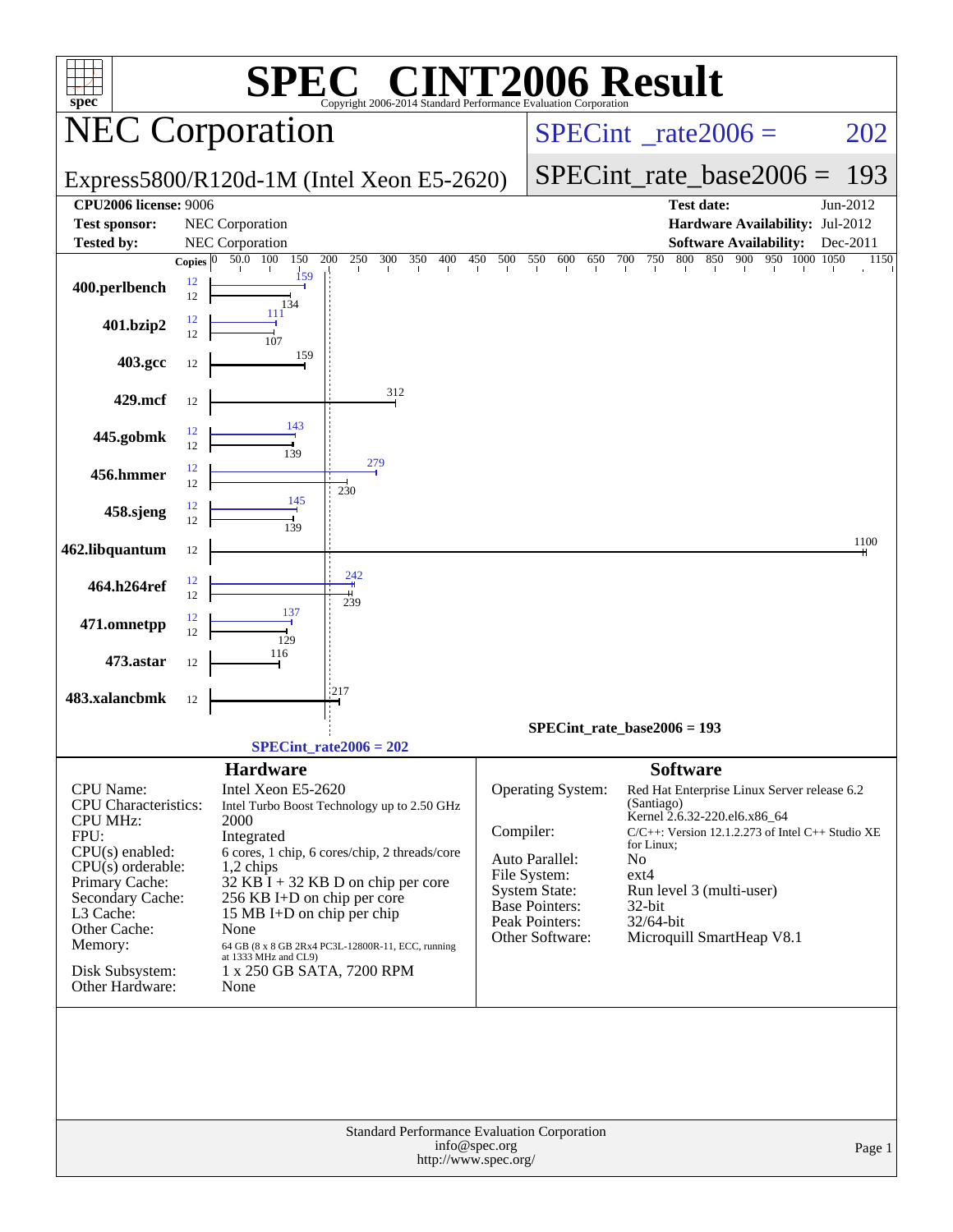

# NEC Corporation

SPECint rate $2006 = 202$ 

Express5800/R120d-1M (Intel Xeon E5-2620)

[SPECint\\_rate\\_base2006 =](http://www.spec.org/auto/cpu2006/Docs/result-fields.html#SPECintratebase2006) 193

**[CPU2006 license:](http://www.spec.org/auto/cpu2006/Docs/result-fields.html#CPU2006license)** 9006 **[Test date:](http://www.spec.org/auto/cpu2006/Docs/result-fields.html#Testdate)** Jun-2012 **[Test sponsor:](http://www.spec.org/auto/cpu2006/Docs/result-fields.html#Testsponsor)** NEC Corporation **[Hardware Availability:](http://www.spec.org/auto/cpu2006/Docs/result-fields.html#HardwareAvailability)** Jul-2012 **[Tested by:](http://www.spec.org/auto/cpu2006/Docs/result-fields.html#Testedby)** NEC Corporation **[Software Availability:](http://www.spec.org/auto/cpu2006/Docs/result-fields.html#SoftwareAvailability)** Dec-2011

#### **[Results Table](http://www.spec.org/auto/cpu2006/Docs/result-fields.html#ResultsTable)**

|                                                                                                          | <b>Base</b>   |                |       |                |            |                |                  | <b>Peak</b>   |                |              |                |              |                |              |
|----------------------------------------------------------------------------------------------------------|---------------|----------------|-------|----------------|------------|----------------|------------------|---------------|----------------|--------------|----------------|--------------|----------------|--------------|
| <b>Benchmark</b>                                                                                         | <b>Copies</b> | <b>Seconds</b> | Ratio | <b>Seconds</b> | Ratio      | <b>Seconds</b> | <b>Ratio</b>     | <b>Copies</b> | <b>Seconds</b> | <b>Ratio</b> | <b>Seconds</b> | <b>Ratio</b> | <b>Seconds</b> | <b>Ratio</b> |
| 400.perlbench                                                                                            | 12            | 872            | 134   | 871            | 135I       | 874            | 134              | 12            | 739            | 159          | 743            | 158          | 737            | 159          |
| 401.bzip2                                                                                                | 12            | 1085           | 107   | 1080           | 107        | 1087           | 107              | 12            | 1047           | 111          | 1048           | <u> 111</u>  | 1050           | 110          |
| $403.\mathrm{gcc}$                                                                                       | 12            | 611            | 158   | 608            | 159        | 607            | 159 <sub>l</sub> | 12            | 611            | 158          | 608            | 159          | 607            | 159          |
| $429$ .mcf                                                                                               | 12            | 351            | 312   | 350            | 312        | 350            | 312              | 12            | 351            | 312          | 350            | <u>312</u>   | 350            | 312          |
| $445$ .gobmk                                                                                             | 12            | 901            | 140   | 917            | 137        | 905            | 139              | 12            | 879            | 143          | 879            | 143          | 879            | 143          |
| 456.hmmer                                                                                                | 12            | 485            | 231   | 486            | <b>230</b> | 487            | 230              | 12            | 401            | 279          | 401            | 279          | 402            | 278          |
| $458$ .sjeng                                                                                             | 12            | 1041           | 140   | 1041           | 139        | 1041           | 139              | 12            | 999            | 145          | 999            | 145          | 999            | 145          |
| 462.libquantum                                                                                           | 12            | 225            | 1100  | 226            | 1100       | 225            | 1100             | 12            | 225            | <b>1100</b>  | 226            | 1100         | 225            | 1100         |
| 464.h264ref                                                                                              | 12            | 1112           | 239   | 1110           | 239        | 1137           | 234              | 12            | 1095           | 243          | 1116           | 238          | 1096           | 242          |
| 471.omnetpp                                                                                              | 12            | 582            | 129   | 585            | 128        | 578            | 130              | 12            | 550            | 136          | 547            | 137          | 549            | <u>137</u>   |
| $473.$ astar                                                                                             | 12            | 724            | 116   | 726            | <b>116</b> | 727            | <b>116</b>       | 12            | 724            | 116          | 726            | <b>116</b>   | 727            | 116          |
| 483.xalancbmk                                                                                            | 12            | 381            | 217   | 381            | 217        | 382            | 217              | 12            | 381            | 217          | 381            | 217          | 382            | 217          |
| Results appear in the order in which they were run. Bold underlined text indicates a median measurement. |               |                |       |                |            |                |                  |               |                |              |                |              |                |              |

#### **[Submit Notes](http://www.spec.org/auto/cpu2006/Docs/result-fields.html#SubmitNotes)**

 The numactl mechanism was used to bind copies to processors. The config file option 'submit' was used to generate numactl commands to bind each copy to a specific processor. For details, please see the config file.

#### **[Operating System Notes](http://www.spec.org/auto/cpu2006/Docs/result-fields.html#OperatingSystemNotes)**

Stack size set to unlimited using "ulimit -s unlimited"

#### **[Platform Notes](http://www.spec.org/auto/cpu2006/Docs/result-fields.html#PlatformNotes)**

 BIOS Settings: Energy Performance: Performance

#### **[General Notes](http://www.spec.org/auto/cpu2006/Docs/result-fields.html#GeneralNotes)**

Environment variables set by runspec before the start of the run: LD\_LIBRARY\_PATH = "/home/cpu2006/libs/32:/home/cpu2006/libs/64"

 The Express5800/R120d-1M and the Express5800/R120d-2M models are electronically equivalent. The results have been measured on the Express5800/R120d-2M model.

 Added glibc-static-2.12-1.47.el6.x86\_64.rpm to enable static linking

Transparent Huge Pages enabled with:

Continued on next page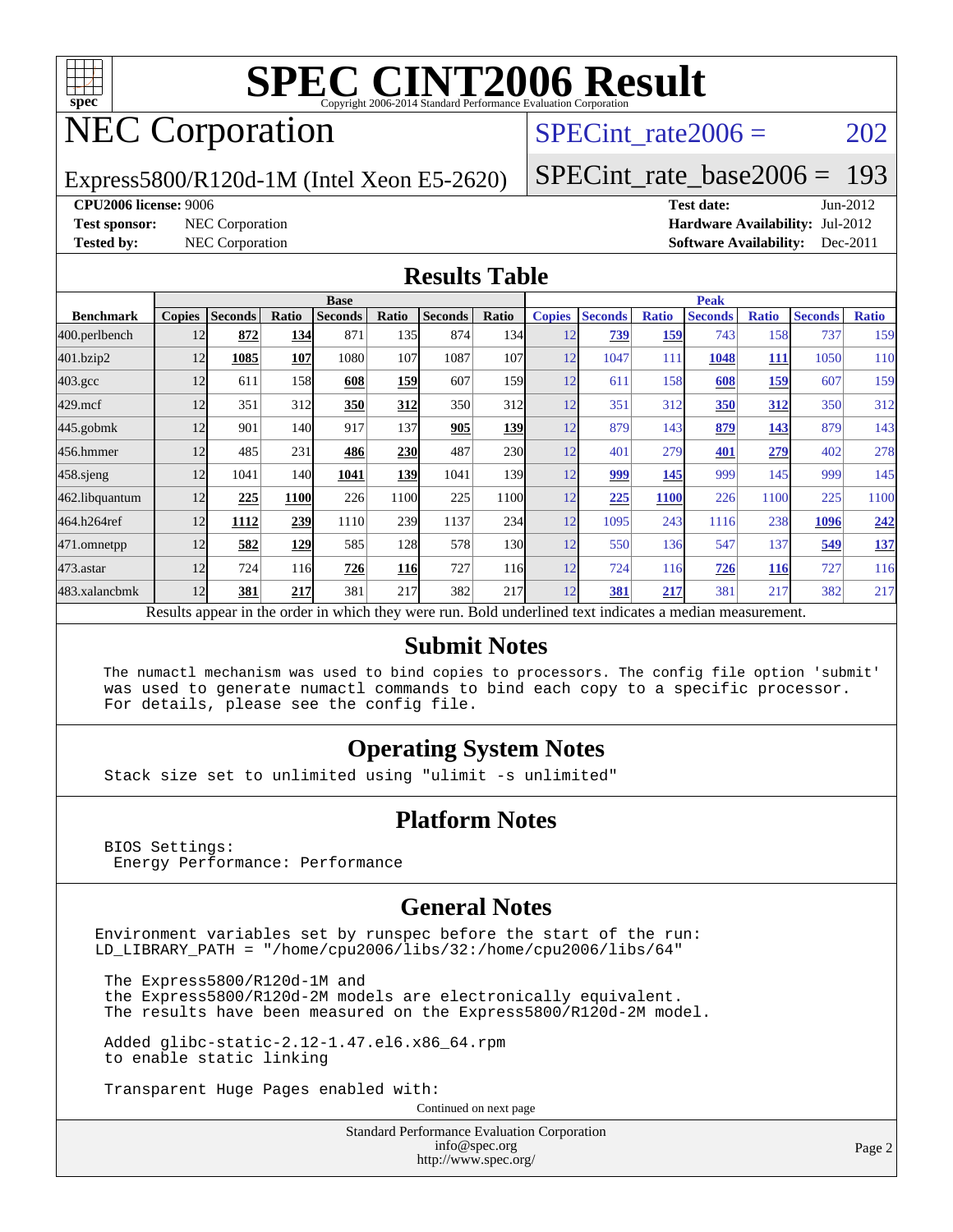

# NEC Corporation

SPECint rate $2006 = 202$ 

Express5800/R120d-1M (Intel Xeon E5-2620)

[SPECint\\_rate\\_base2006 =](http://www.spec.org/auto/cpu2006/Docs/result-fields.html#SPECintratebase2006) 193

**[Test sponsor:](http://www.spec.org/auto/cpu2006/Docs/result-fields.html#Testsponsor)** NEC Corporation **[Hardware Availability:](http://www.spec.org/auto/cpu2006/Docs/result-fields.html#HardwareAvailability)** Jul-2012

**[CPU2006 license:](http://www.spec.org/auto/cpu2006/Docs/result-fields.html#CPU2006license)** 9006 **[Test date:](http://www.spec.org/auto/cpu2006/Docs/result-fields.html#Testdate)** Jun-2012 **[Tested by:](http://www.spec.org/auto/cpu2006/Docs/result-fields.html#Testedby)** NEC Corporation **[Software Availability:](http://www.spec.org/auto/cpu2006/Docs/result-fields.html#SoftwareAvailability)** Dec-2011

#### **[General Notes \(Continued\)](http://www.spec.org/auto/cpu2006/Docs/result-fields.html#GeneralNotes)**

 echo always > /sys/kernel/mm/redhat\_transparent\_hugepage/enabled Filesystem page cache cleared with: echo 1> /proc/sys/vm/drop\_caches runspec command invoked through numactl i.e.: numactl --interleave=all runspec <etc>

**[Base Compiler Invocation](http://www.spec.org/auto/cpu2006/Docs/result-fields.html#BaseCompilerInvocation)**

[C benchmarks](http://www.spec.org/auto/cpu2006/Docs/result-fields.html#Cbenchmarks): [icc -m32](http://www.spec.org/cpu2006/results/res2012q3/cpu2006-20120712-23651.flags.html#user_CCbase_intel_icc_5ff4a39e364c98233615fdd38438c6f2)

[C++ benchmarks:](http://www.spec.org/auto/cpu2006/Docs/result-fields.html#CXXbenchmarks) [icpc -m32](http://www.spec.org/cpu2006/results/res2012q3/cpu2006-20120712-23651.flags.html#user_CXXbase_intel_icpc_4e5a5ef1a53fd332b3c49e69c3330699)

#### **[Base Portability Flags](http://www.spec.org/auto/cpu2006/Docs/result-fields.html#BasePortabilityFlags)**

 400.perlbench: [-DSPEC\\_CPU\\_LINUX\\_IA32](http://www.spec.org/cpu2006/results/res2012q3/cpu2006-20120712-23651.flags.html#b400.perlbench_baseCPORTABILITY_DSPEC_CPU_LINUX_IA32) 462.libquantum: [-DSPEC\\_CPU\\_LINUX](http://www.spec.org/cpu2006/results/res2012q3/cpu2006-20120712-23651.flags.html#b462.libquantum_baseCPORTABILITY_DSPEC_CPU_LINUX) 483.xalancbmk: [-DSPEC\\_CPU\\_LINUX](http://www.spec.org/cpu2006/results/res2012q3/cpu2006-20120712-23651.flags.html#b483.xalancbmk_baseCXXPORTABILITY_DSPEC_CPU_LINUX)

#### **[Base Optimization Flags](http://www.spec.org/auto/cpu2006/Docs/result-fields.html#BaseOptimizationFlags)**

[C benchmarks](http://www.spec.org/auto/cpu2006/Docs/result-fields.html#Cbenchmarks): [-xSSE4.2](http://www.spec.org/cpu2006/results/res2012q3/cpu2006-20120712-23651.flags.html#user_CCbase_f-xSSE42_f91528193cf0b216347adb8b939d4107) [-ipo](http://www.spec.org/cpu2006/results/res2012q3/cpu2006-20120712-23651.flags.html#user_CCbase_f-ipo) [-O3](http://www.spec.org/cpu2006/results/res2012q3/cpu2006-20120712-23651.flags.html#user_CCbase_f-O3) [-no-prec-div](http://www.spec.org/cpu2006/results/res2012q3/cpu2006-20120712-23651.flags.html#user_CCbase_f-no-prec-div) [-opt-prefetch](http://www.spec.org/cpu2006/results/res2012q3/cpu2006-20120712-23651.flags.html#user_CCbase_f-opt-prefetch) [-opt-mem-layout-trans=3](http://www.spec.org/cpu2006/results/res2012q3/cpu2006-20120712-23651.flags.html#user_CCbase_f-opt-mem-layout-trans_a7b82ad4bd7abf52556d4961a2ae94d5)

[C++ benchmarks:](http://www.spec.org/auto/cpu2006/Docs/result-fields.html#CXXbenchmarks) [-xSSE4.2](http://www.spec.org/cpu2006/results/res2012q3/cpu2006-20120712-23651.flags.html#user_CXXbase_f-xSSE42_f91528193cf0b216347adb8b939d4107) [-ipo](http://www.spec.org/cpu2006/results/res2012q3/cpu2006-20120712-23651.flags.html#user_CXXbase_f-ipo) [-O3](http://www.spec.org/cpu2006/results/res2012q3/cpu2006-20120712-23651.flags.html#user_CXXbase_f-O3) [-no-prec-div](http://www.spec.org/cpu2006/results/res2012q3/cpu2006-20120712-23651.flags.html#user_CXXbase_f-no-prec-div) [-opt-prefetch](http://www.spec.org/cpu2006/results/res2012q3/cpu2006-20120712-23651.flags.html#user_CXXbase_f-opt-prefetch) [-opt-mem-layout-trans=3](http://www.spec.org/cpu2006/results/res2012q3/cpu2006-20120712-23651.flags.html#user_CXXbase_f-opt-mem-layout-trans_a7b82ad4bd7abf52556d4961a2ae94d5) [-Wl,-z,muldefs](http://www.spec.org/cpu2006/results/res2012q3/cpu2006-20120712-23651.flags.html#user_CXXbase_link_force_multiple1_74079c344b956b9658436fd1b6dd3a8a) [-L/opt/SmartHeap\\_8.1/lib -lsmartheap](http://www.spec.org/cpu2006/results/res2012q3/cpu2006-20120712-23651.flags.html#user_CXXbase_SmartHeap_d5ba4dfc9de25d3c657c7de7476e66c5)

#### **[Base Other Flags](http://www.spec.org/auto/cpu2006/Docs/result-fields.html#BaseOtherFlags)**

[C benchmarks](http://www.spec.org/auto/cpu2006/Docs/result-fields.html#Cbenchmarks):

403.gcc: [-Dalloca=\\_alloca](http://www.spec.org/cpu2006/results/res2012q3/cpu2006-20120712-23651.flags.html#b403.gcc_baseEXTRA_CFLAGS_Dalloca_be3056838c12de2578596ca5467af7f3)

### **[Peak Compiler Invocation](http://www.spec.org/auto/cpu2006/Docs/result-fields.html#PeakCompilerInvocation)**

[C benchmarks \(except as noted below\)](http://www.spec.org/auto/cpu2006/Docs/result-fields.html#Cbenchmarksexceptasnotedbelow): [icc -m32](http://www.spec.org/cpu2006/results/res2012q3/cpu2006-20120712-23651.flags.html#user_CCpeak_intel_icc_5ff4a39e364c98233615fdd38438c6f2)

400.perlbench: [icc -m64](http://www.spec.org/cpu2006/results/res2012q3/cpu2006-20120712-23651.flags.html#user_peakCCLD400_perlbench_intel_icc_64bit_bda6cc9af1fdbb0edc3795bac97ada53)

Continued on next page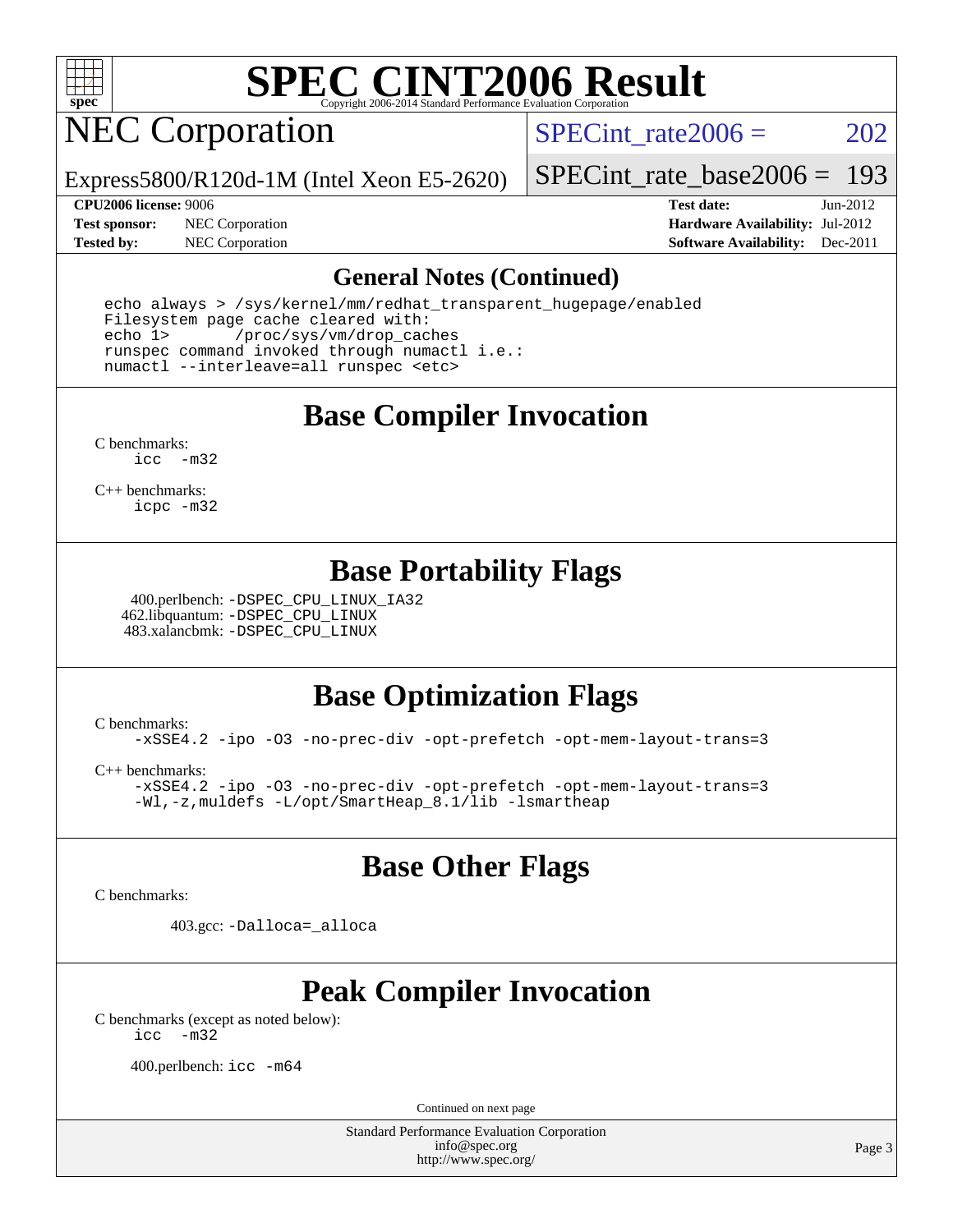

NEC Corporation

SPECint rate $2006 = 202$ 

Express5800/R120d-1M (Intel Xeon E5-2620)

[SPECint\\_rate\\_base2006 =](http://www.spec.org/auto/cpu2006/Docs/result-fields.html#SPECintratebase2006) 193

**[CPU2006 license:](http://www.spec.org/auto/cpu2006/Docs/result-fields.html#CPU2006license)** 9006 **[Test date:](http://www.spec.org/auto/cpu2006/Docs/result-fields.html#Testdate)** Jun-2012 **[Test sponsor:](http://www.spec.org/auto/cpu2006/Docs/result-fields.html#Testsponsor)** NEC Corporation **[Hardware Availability:](http://www.spec.org/auto/cpu2006/Docs/result-fields.html#HardwareAvailability)** Jul-2012 **[Tested by:](http://www.spec.org/auto/cpu2006/Docs/result-fields.html#Testedby)** NEC Corporation **[Software Availability:](http://www.spec.org/auto/cpu2006/Docs/result-fields.html#SoftwareAvailability)** Dec-2011

### **[Peak Compiler Invocation \(Continued\)](http://www.spec.org/auto/cpu2006/Docs/result-fields.html#PeakCompilerInvocation)**

401.bzip2: [icc -m64](http://www.spec.org/cpu2006/results/res2012q3/cpu2006-20120712-23651.flags.html#user_peakCCLD401_bzip2_intel_icc_64bit_bda6cc9af1fdbb0edc3795bac97ada53)

456.hmmer: [icc -m64](http://www.spec.org/cpu2006/results/res2012q3/cpu2006-20120712-23651.flags.html#user_peakCCLD456_hmmer_intel_icc_64bit_bda6cc9af1fdbb0edc3795bac97ada53)

 $458 \text{.}$ sjeng: icc  $-\text{m64}$ 

[C++ benchmarks:](http://www.spec.org/auto/cpu2006/Docs/result-fields.html#CXXbenchmarks)

[icpc -m32](http://www.spec.org/cpu2006/results/res2012q3/cpu2006-20120712-23651.flags.html#user_CXXpeak_intel_icpc_4e5a5ef1a53fd332b3c49e69c3330699)

**[Peak Portability Flags](http://www.spec.org/auto/cpu2006/Docs/result-fields.html#PeakPortabilityFlags)**

 400.perlbench: [-DSPEC\\_CPU\\_LP64](http://www.spec.org/cpu2006/results/res2012q3/cpu2006-20120712-23651.flags.html#b400.perlbench_peakCPORTABILITY_DSPEC_CPU_LP64) [-DSPEC\\_CPU\\_LINUX\\_X64](http://www.spec.org/cpu2006/results/res2012q3/cpu2006-20120712-23651.flags.html#b400.perlbench_peakCPORTABILITY_DSPEC_CPU_LINUX_X64) 401.bzip2: [-DSPEC\\_CPU\\_LP64](http://www.spec.org/cpu2006/results/res2012q3/cpu2006-20120712-23651.flags.html#suite_peakCPORTABILITY401_bzip2_DSPEC_CPU_LP64) 456.hmmer: [-DSPEC\\_CPU\\_LP64](http://www.spec.org/cpu2006/results/res2012q3/cpu2006-20120712-23651.flags.html#suite_peakCPORTABILITY456_hmmer_DSPEC_CPU_LP64) 458.sjeng: [-DSPEC\\_CPU\\_LP64](http://www.spec.org/cpu2006/results/res2012q3/cpu2006-20120712-23651.flags.html#suite_peakCPORTABILITY458_sjeng_DSPEC_CPU_LP64) 462.libquantum: [-DSPEC\\_CPU\\_LINUX](http://www.spec.org/cpu2006/results/res2012q3/cpu2006-20120712-23651.flags.html#b462.libquantum_peakCPORTABILITY_DSPEC_CPU_LINUX) 483.xalancbmk: [-DSPEC\\_CPU\\_LINUX](http://www.spec.org/cpu2006/results/res2012q3/cpu2006-20120712-23651.flags.html#b483.xalancbmk_peakCXXPORTABILITY_DSPEC_CPU_LINUX)

### **[Peak Optimization Flags](http://www.spec.org/auto/cpu2006/Docs/result-fields.html#PeakOptimizationFlags)**

[C benchmarks](http://www.spec.org/auto/cpu2006/Docs/result-fields.html#Cbenchmarks):

 400.perlbench: [-xSSE4.2](http://www.spec.org/cpu2006/results/res2012q3/cpu2006-20120712-23651.flags.html#user_peakPASS2_CFLAGSPASS2_LDCFLAGS400_perlbench_f-xSSE42_f91528193cf0b216347adb8b939d4107)(pass 2) [-prof-gen](http://www.spec.org/cpu2006/results/res2012q3/cpu2006-20120712-23651.flags.html#user_peakPASS1_CFLAGSPASS1_LDCFLAGS400_perlbench_prof_gen_e43856698f6ca7b7e442dfd80e94a8fc)(pass 1) [-ipo](http://www.spec.org/cpu2006/results/res2012q3/cpu2006-20120712-23651.flags.html#user_peakPASS2_CFLAGSPASS2_LDCFLAGS400_perlbench_f-ipo)(pass 2) [-O3](http://www.spec.org/cpu2006/results/res2012q3/cpu2006-20120712-23651.flags.html#user_peakPASS2_CFLAGSPASS2_LDCFLAGS400_perlbench_f-O3)(pass 2) [-no-prec-div](http://www.spec.org/cpu2006/results/res2012q3/cpu2006-20120712-23651.flags.html#user_peakPASS2_CFLAGSPASS2_LDCFLAGS400_perlbench_f-no-prec-div)(pass 2) [-prof-use](http://www.spec.org/cpu2006/results/res2012q3/cpu2006-20120712-23651.flags.html#user_peakPASS2_CFLAGSPASS2_LDCFLAGS400_perlbench_prof_use_bccf7792157ff70d64e32fe3e1250b55)(pass 2) [-auto-ilp32](http://www.spec.org/cpu2006/results/res2012q3/cpu2006-20120712-23651.flags.html#user_peakCOPTIMIZE400_perlbench_f-auto-ilp32) 401.bzip2: [-xSSE4.2](http://www.spec.org/cpu2006/results/res2012q3/cpu2006-20120712-23651.flags.html#user_peakPASS2_CFLAGSPASS2_LDCFLAGS401_bzip2_f-xSSE42_f91528193cf0b216347adb8b939d4107)(pass 2) [-prof-gen](http://www.spec.org/cpu2006/results/res2012q3/cpu2006-20120712-23651.flags.html#user_peakPASS1_CFLAGSPASS1_LDCFLAGS401_bzip2_prof_gen_e43856698f6ca7b7e442dfd80e94a8fc)(pass 1) [-ipo](http://www.spec.org/cpu2006/results/res2012q3/cpu2006-20120712-23651.flags.html#user_peakPASS2_CFLAGSPASS2_LDCFLAGS401_bzip2_f-ipo)(pass 2) [-O3](http://www.spec.org/cpu2006/results/res2012q3/cpu2006-20120712-23651.flags.html#user_peakPASS2_CFLAGSPASS2_LDCFLAGS401_bzip2_f-O3)(pass 2) [-no-prec-div](http://www.spec.org/cpu2006/results/res2012q3/cpu2006-20120712-23651.flags.html#user_peakPASS2_CFLAGSPASS2_LDCFLAGS401_bzip2_f-no-prec-div)(pass 2) [-prof-use](http://www.spec.org/cpu2006/results/res2012q3/cpu2006-20120712-23651.flags.html#user_peakPASS2_CFLAGSPASS2_LDCFLAGS401_bzip2_prof_use_bccf7792157ff70d64e32fe3e1250b55)(pass 2) [-opt-prefetch](http://www.spec.org/cpu2006/results/res2012q3/cpu2006-20120712-23651.flags.html#user_peakCOPTIMIZE401_bzip2_f-opt-prefetch) [-auto-ilp32](http://www.spec.org/cpu2006/results/res2012q3/cpu2006-20120712-23651.flags.html#user_peakCOPTIMIZE401_bzip2_f-auto-ilp32) [-ansi-alias](http://www.spec.org/cpu2006/results/res2012q3/cpu2006-20120712-23651.flags.html#user_peakCOPTIMIZE401_bzip2_f-ansi-alias)  $403.\text{gcc: basepeak}$  = yes  $429$ .mcf: basepeak = yes 445.gobmk: [-xSSE4.2](http://www.spec.org/cpu2006/results/res2012q3/cpu2006-20120712-23651.flags.html#user_peakPASS2_CFLAGSPASS2_LDCFLAGS445_gobmk_f-xSSE42_f91528193cf0b216347adb8b939d4107)(pass 2) [-prof-gen](http://www.spec.org/cpu2006/results/res2012q3/cpu2006-20120712-23651.flags.html#user_peakPASS1_CFLAGSPASS1_LDCFLAGS445_gobmk_prof_gen_e43856698f6ca7b7e442dfd80e94a8fc)(pass 1) [-prof-use](http://www.spec.org/cpu2006/results/res2012q3/cpu2006-20120712-23651.flags.html#user_peakPASS2_CFLAGSPASS2_LDCFLAGS445_gobmk_prof_use_bccf7792157ff70d64e32fe3e1250b55)(pass 2) [-ansi-alias](http://www.spec.org/cpu2006/results/res2012q3/cpu2006-20120712-23651.flags.html#user_peakCOPTIMIZE445_gobmk_f-ansi-alias) [-opt-mem-layout-trans=3](http://www.spec.org/cpu2006/results/res2012q3/cpu2006-20120712-23651.flags.html#user_peakCOPTIMIZE445_gobmk_f-opt-mem-layout-trans_a7b82ad4bd7abf52556d4961a2ae94d5) 456.hmmer: [-xSSE4.2](http://www.spec.org/cpu2006/results/res2012q3/cpu2006-20120712-23651.flags.html#user_peakCOPTIMIZE456_hmmer_f-xSSE42_f91528193cf0b216347adb8b939d4107) [-ipo](http://www.spec.org/cpu2006/results/res2012q3/cpu2006-20120712-23651.flags.html#user_peakCOPTIMIZE456_hmmer_f-ipo) [-O3](http://www.spec.org/cpu2006/results/res2012q3/cpu2006-20120712-23651.flags.html#user_peakCOPTIMIZE456_hmmer_f-O3) [-no-prec-div](http://www.spec.org/cpu2006/results/res2012q3/cpu2006-20120712-23651.flags.html#user_peakCOPTIMIZE456_hmmer_f-no-prec-div) [-unroll2](http://www.spec.org/cpu2006/results/res2012q3/cpu2006-20120712-23651.flags.html#user_peakCOPTIMIZE456_hmmer_f-unroll_784dae83bebfb236979b41d2422d7ec2) [-auto-ilp32](http://www.spec.org/cpu2006/results/res2012q3/cpu2006-20120712-23651.flags.html#user_peakCOPTIMIZE456_hmmer_f-auto-ilp32) 458.sjeng: [-xSSE4.2](http://www.spec.org/cpu2006/results/res2012q3/cpu2006-20120712-23651.flags.html#user_peakPASS2_CFLAGSPASS2_LDCFLAGS458_sjeng_f-xSSE42_f91528193cf0b216347adb8b939d4107)(pass 2) [-prof-gen](http://www.spec.org/cpu2006/results/res2012q3/cpu2006-20120712-23651.flags.html#user_peakPASS1_CFLAGSPASS1_LDCFLAGS458_sjeng_prof_gen_e43856698f6ca7b7e442dfd80e94a8fc)(pass 1) [-ipo](http://www.spec.org/cpu2006/results/res2012q3/cpu2006-20120712-23651.flags.html#user_peakPASS2_CFLAGSPASS2_LDCFLAGS458_sjeng_f-ipo)(pass 2) [-O3](http://www.spec.org/cpu2006/results/res2012q3/cpu2006-20120712-23651.flags.html#user_peakPASS2_CFLAGSPASS2_LDCFLAGS458_sjeng_f-O3)(pass 2) [-no-prec-div](http://www.spec.org/cpu2006/results/res2012q3/cpu2006-20120712-23651.flags.html#user_peakPASS2_CFLAGSPASS2_LDCFLAGS458_sjeng_f-no-prec-div)(pass 2) [-prof-use](http://www.spec.org/cpu2006/results/res2012q3/cpu2006-20120712-23651.flags.html#user_peakPASS2_CFLAGSPASS2_LDCFLAGS458_sjeng_prof_use_bccf7792157ff70d64e32fe3e1250b55)(pass 2) [-unroll4](http://www.spec.org/cpu2006/results/res2012q3/cpu2006-20120712-23651.flags.html#user_peakCOPTIMIZE458_sjeng_f-unroll_4e5e4ed65b7fd20bdcd365bec371b81f) [-auto-ilp32](http://www.spec.org/cpu2006/results/res2012q3/cpu2006-20120712-23651.flags.html#user_peakCOPTIMIZE458_sjeng_f-auto-ilp32) 462.libquantum: basepeak = yes

Continued on next page